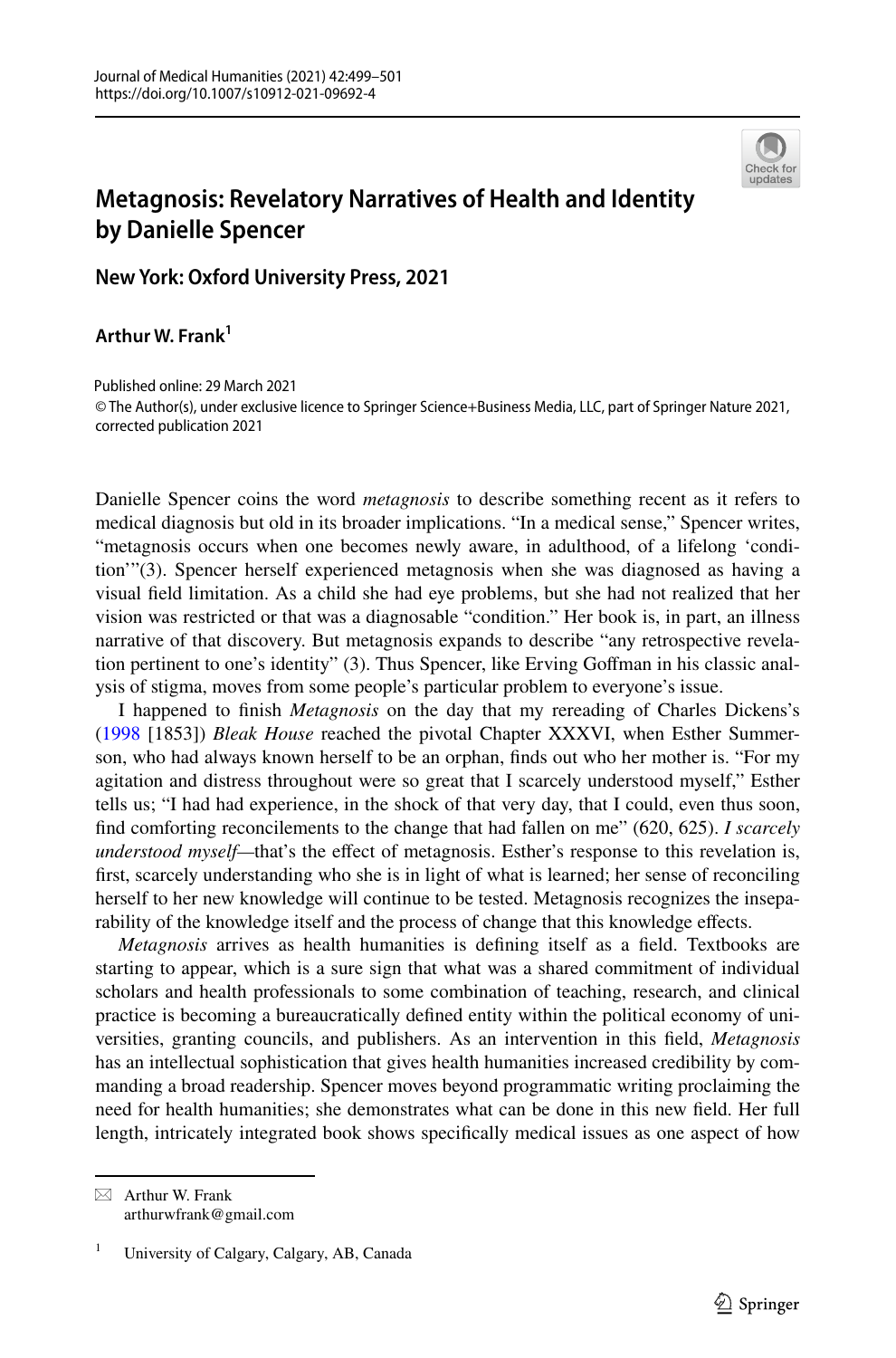society is based on a distribution of knowledges that, by categorizing identities, afect who people think they are and who they believe they can be.

The book's interdisciplinary breadth deserves a review symposium. Philosophers of science, analysts of clinical logic and practice, disability studies scholars, and theorists of identity will foreground diferent aspects of Spencer's writing. Her ability to play those differences against each other makes the book a constantly turning prism, refracting shifting shadings of light. Spencer's distinctive style follows the conventions of scholarship, even as it reconfgures these conventions.

Spencer teaches in the Program in Narrative Medicine at Columbia University, and she situates her book as a work of narrative medicine, which she describes as a "research methodology involving three pillars" (15). "Methodology" here is not a prescribed method: these pillars are intersecting commitments that set parameters for the innovation of project-specifc methods. The frst is to interdisciplinary, and no one draws upon such diverse literatures, from neuroscience to literary studies, with a greater level of detail, precision, and clarity. The second commitment is to what Spencer calls "narrative attentiveness," which in my paraphrase means attention to what diferent forms of texts do and are useful for doing. Narrative attentiveness recognizes that knowledge is enacted—it happens—in textual forms, and those forms are always artful in how they shape the knowledge they present, anticipating its efects. Third is the commitment to "constructing a *writerly text*" (15, original emphasis). What that means is better exemplifed by *Metagnosis* itself, as a text, than any defnition can explain. Spencer makes herself a "visible presence" (35) in her writing; the question of epistemic authority is always self-conscious, whether that is medical authority or Spencer's own claims. She offers several examples of writerly texts, summarizing them as bridging "memoir, criticism, and other generic boundaries, challenging the reader to engage in a dynamic meaning-making process" (35). *Metagnosis* engages readers in that process, keeping the dialogue open. Rarely does so much scholarly expertise fnd such a compelling frst-person voice, speaking so directly to the reader.

Parts of *Metagnosis* are technical, especially the autobiographical sections. It's beyond the scope of this review, and beyond me, to summarize the complexities of diagnosing Spencer's visual feld disorder. One crucial moment is when she discovers she has what is called *blindsight*, which is what the word implies: some people's capacity to respond to what happens in the "blind" sections of their visual feld. Blindsight is being able to respond to—and thus in some sense to see—what is not consciously seen. Thus, blindsight stretches what we mean by *perception*, as well as the limits of what we call cognition. Spencer makes blindsight a metaphor for metagnosis itself: it undoes the binary division between what is known and not known, seen or not seen.

Spencer presents metagnosis as a narrative process with three segments: recognition, which is learning that what was vaguely sensed about oneself has a name and classifcatory category; then subversion, in which the instability of that category is realized, as it fts but fails to encapsulate the lived reality; and fnally renegotiation, in which someone fgures how to live with the category, including positioning oneself between "I have" and "I am."

Within that narrative arc, I foreground three issues that Spencer builds, each upon the others. One is the relationship between medical diagnosis and the sense of self. Physicians do not generally think of their work as performative; they understand themselves as messengers, only reporting what is already, objectively there. Spencer contributes to a corpus of research that shows how the pronouncement of a diagnosis enacts a new form of identity for the person as patient. More exactly and in my paraphrase, a diagnosis is a not yet renegotiated bid to form an identity. Second, that issue leads to a discussion of categories, including but extending beyond diagnostic categories: their power, instability, and